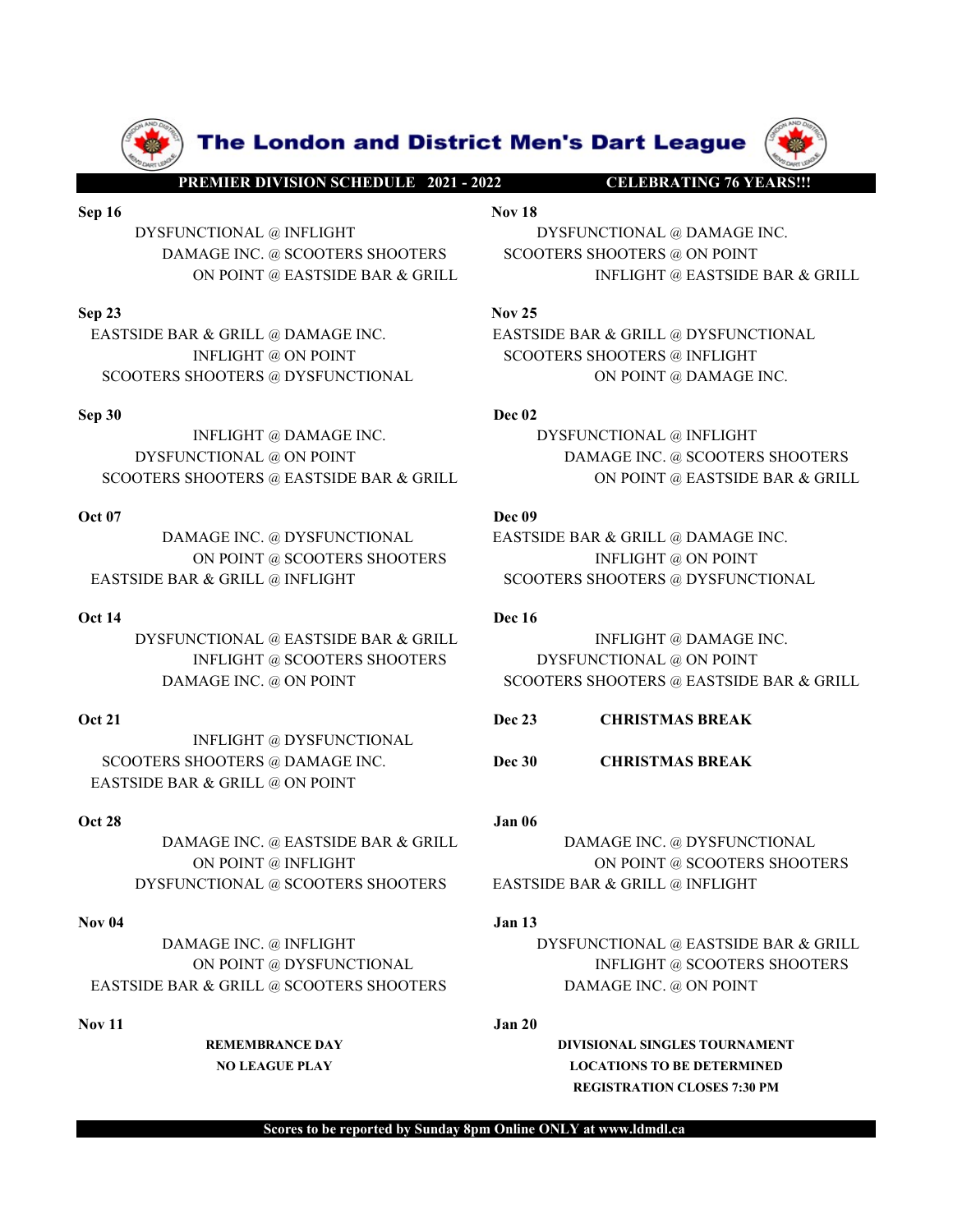

ON POINT @ INFLIGHT<br>
SCOOTERS SHOOTERS AND EXTSIDE BAR & GRILL @ NETLGHT<br>
ON POINT @ SCOOTERS SHOOTERS<br>
STSIDE BAR & GRILL @ SCOOTERS SHOOTERS<br>
STSIDE BAR & GRILL @ SCOOTERS SHOOTERS<br>
STSIDE BAR & GRILL @ SCOOTERS SHOOTER FOLD DAMAGE INC. (@ EASTSIDE BAR A GRILL (@ NOTERS SHOOTERS SHOOTERS SHOOTERS SHOOTERS SHOOTERS SHOOTERS SHOOTERS SHOOTERS SHOOTERS SHOOTERS SHOOTERS (@ ON POINT<br>
FOLD SCHEDULED TOURNAMENT CANCELLED<br>
MAKE-UP NOTIFICATIES<br>

SCHEDULED TOURNAMENT CANCELLED **INFLIGHT @ DYSFUNCTIONAL** 

DYSFUNCTIONAL @ INFLIGHT SCHEDULED TOURNAMENT CANCELLED DAMAGE INC. @ SCOOTERS SHOOTERS MAKE-UP NIGHT FOR ON POINT @ EASTSIDE BAR & GRILL PLAY SCHEDULED FOR JAN 27/22

# Mar 17

EASTSIDE BAR & GRILL @ DAMAGE INC. May 26 SCOOTERS SHOOTERS @ DYSFUNCTIONAL VICTORY LEGION

SCHEDULED TOURNAMENT CANCELLED ANNUAL BANQUET MAKE-UP NIGHT FOR **HELLENIC CENTRE - 4 PM** PLAY SCHEDULED FOR JAN 13/22 SEMI-FORMAL

**The London and District Men's Dart League (PREMIER DIVISION SCHEDULE 2021 - 2022**<br>
PREMIER DIVISION SCHEDULE 2021 - 2022<br>
Mar 31<br>
INFLIGHT @ DAMAGE INC.<br>
SHOOTERS @ DAMAGE INC.<br>
AR & GRILL @ ON POINT<br>
SCOOTERS SHOOTERS @ **Solution and District Men's Dart League (No. 2014)**<br> **Jan 27**<br> **Jan 27**<br> **Mar 31**<br> **Mar 31**<br> **SCOOTERS @ DAMAGE INC.**<br> **EASTSIDE BAR & GRILL @ ON POINT**<br> **EASTSIDE BAR & GRILL @ ON POINT**<br> **EASTSIDE BAR & GRILL @ ON POINT** The London and District Men's Dart League<br> **ELEBRATING 76 YEARSH:**<br>
INFLIGHT @ DYSFUNCTIONAL Mar 31<br>
INFLIGHT @ DAMAGE INC.<br>
INCOTERS @ DAMAGE INC.<br>
& GRILL @ ON POINT SCOOTERS SHOOTERS @ EASTSIDE BAR & GRILL<br>
App 07<br>
MAGE **SCOOTERS SHOOTERS @ DAMAGE INC. @ EASTSIDE BAR & GRILL**<br> **SCOOTERS SHOOTERS @ DAMAGE INC.**<br>
BAMAGE INC. DYSFUNCTIONAL @ ON POINT<br>
BAMAGE INC. DYSFUNCTIONAL @ ON POINT<br>
DAMAGE INC. @ EASTSIDE BAR & GRILL<br>
ON POINT @ INFLIG **EXTREMELTED THE LONDON AND DIStrict Men's Dart League (APP)**<br>
THEIGHT @ DYSFUNCTIONAL MELIGHT @ DAMAGE INC.<br>
SCOOTERS SHOOTERS @ DAMAGE INC.<br>
EASTSIDE BAR & GRILL @ ON POINT SCOOTERS SHOOTERS @ EASTSIDE BAR & GRILL<br>
APP 0

**FREE LONDON AND DISTRICT MON'S DATT LEAGUE (1998)**<br>
FREE LONDON AND DISTRICT (POSTUNCTIONAL MATERIAL INFLIGHT (2) DYSPUNCTIONAL MATERIAL INFLIGHT (2) DAMAGE INC.<br>
SCOOTERS SHOOTERS (2) DAMAGE INC.<br>
EASTSIDE BAR & GRILL (2 **EXERCISE ARE INCORPORATED APTION AND SECURE INC. WELLOW CONTRIBUTE APTION CONTROLLATED ARE GRILL APTION<br>
DAMAGE INC. @ DAMAGE INC. WELGHT @ DAMAGE INC. BYSEUNCTIONAL @ ON POINT<br>
BAR & GRILL @ ON POINT<br>
BAR & GRILL @ ON PO The London and District Men's Dart League**<br>
Mar<sup>31</sup><br>
NELIGHT @ DYSEUNCTIONAL<br>
Mar<sup>31</sup><br>
NELIGHT @ DAMAGE INC.<br>
MOOTERS @ DAMAGE INC.<br>
ACCOOTERS SHOOTERS SHOOTERS GEASTSIDE BAR & GRILL<br>
ACCOOTERS SHOOTERS SHOOTERS SHOOTERS **The London and District Men's Dart League**<br> **EREMIRE DIVISIONSCIEDULE:** 201-202<br>
INFLIGHT @ DAMAGE INC.<br>
INFLIGHT @ DAMAGE INC.<br>
IDE BAR & GRILL @ ON POINT<br>
DAMAGE INC. @ EASTSIDE BAR & GRILL<br>
DAMAGE INC. @ EASTSIDE BAR & **EXERCISE AN APPEAR AND APPEAR AND CONTROLLY APPEAR AND APPEAR AND APPEAR AND APPEAR AND APPEAR AND DRIVEN THE DAMAGE INC.<br>
SCOTTERS SHOOTERS & DAMAGE INC.<br>
EXERCISE BAR & GRILL & ON POINT<br>
FOR DAMAGE INC. (@ EASTSIDE BAR THE LONDON AND DIStrict Men's Dart League (W)**<br>
INFLIGHT @ DYSFUNCTIONAL Mar.31<br>
INFLIGHT @ DAMAGE INC.<br>
IS SHOOTERS @ DAMAGE INC.<br>
ES SHOOTERS @ DAMAGE INC.<br>
DAMAGE INC. @ EASTSIDE BAR & GRILL Apple of DAMAGE INC. @ EAS **The London and District Men's Dart League (W)**<br> **ENJERVING DISTRICT (DAMAGE INC.**<br>
INFLIGHT @ DYSFUNCTIONAL Mat 31<br>
HOTERS @ DAMAGE INC. @ FASTSIDE BAR & GRILL<br>
APP<sup>07</sup><br>
DAMAGE INC. @ FASTSIDE BAR & GRILL<br>
APP<sup>07</sup><br>
DAMAG **EXERCISIDE BAR & GRILL PRESSURE SHOOTERS**<br> **EXERCISION SCRIBER AND AGENCE AND AGENCE SHOOTERS SHOOTERS SHOOTERS AND POINT**<br>
SCOOTERS SHOOTERS AND POINT<br> **EXERCISION AGENCE INC. SCOOTERS SHOOTERS SHOOTERS AND POINT**<br> **E FREE LORIDON AND DESTRUE MEN'S DATE LEAGUE (2008)**<br>
JUNEAU SUPPER CONTRESS INDITING TO DEVELOP AND INFIGUE TO NOTE AND INTERNET CONTROLL AND INTERNET SOMEONERS SUPPER CONTROLL FOR DAMAGE INC.<br>
THE BARK A GRILL (4) ON POI **EXECUTES SHOOTIES & DAMAGE INC.**<br>
SCOTERS SHOOTIES AND ANDENE CONTERNATION AND TOWER ON POINT<br>
FED 23 APRINCIPAL & CRILL<br>
FED 3 BANAGE INC. @ EASTSIDE BAR & GRILL<br>
THE DAMAGE INC. @ EASTSIDE BAR & GRILL<br>
DAMAGE INC. @ IN THE MAKE INC. @ INFERENCEIDING COOTERS SHOOTERS SURVEY CHANGE INC. @ EASTSIDE BAR & GRILL GON POINT & SCOOTERS SHOOTERS SHOOTERS SHOOTERS ARE GRILL ON POINT @ SCOOTERS SHOOTERS AND POINT ON POINT @ SCOOTERS SHOOTERS INCOLL SCOOTERS MOUTENS (DAMAGE INC. (GOVERS SHOOTERS AND EXECUTED ARE A GRILL<br>
SCOOTERS AND REVIDED BAR A GRILL<br>
ON POINT (GOVERS SHOOTERS AND REVIDED BAR A GRILL<br>
ON POINT (GOVERS SHOOTERS AND CONTRES SHOOTERS SHOOTERS SHOOTER EXTRIDE BAR A GRILL WELL WANT WANT WANTE THE CONTERNAL WAS CRILL WANTEN WAS CONTERNAL WARE INC.<br>
SCOOTERS SHOOTERS SHOOTERS<br>
THEORY CRITER ON POINT @ INFLIGHT<br>
AGE INC. @ INFLIGHT<br>
AGE INC. @ INFLIGHT<br>
AGE INC. @ INFLIGHT<br> FOR BANAGE INC.  $\Phi$  DAMAGE INC. (@ EASTSIDE BAR & GRILL ON POINT @ INTLIGHT<br>
THE DAMAGE INC. (@ INTLIGHT<br>
THE DAMAGE INC. (@ INTLIGHT<br>
DAMAGE INC. (@ INTLIGHT<br>
NAMAGE INC. (@ INTLIGHT<br>
ON DRONT @ INTELURED AR & GRILL (@ DAMAGE INC. @ EASTSIDE BAR & GRILL DAMAGE INC. @ DYSFUNCTIONAL DAMAGE INC.<br>
DAMAGE INC. @ INFLIGHT<br>
DAMAGE INC. @ INFLIGHT<br>
ON POINT @ DOSPINE TOWARD INC. DAMAGE INC. @ INFLIGHT<br>
ON POINT @ DYSFUNCTIONAL & EASTSIDE BAR &

ICTIONAL @ SCOOTERS SHOOTERS<br>
MAGE INC. @ INFLIGHT<br>
ON POINT @ DYSEUNCTIONAL<br>
MAGE INC. @ ON POINT<br>
READ TOURNAMENT CANCELLED<br>
APP 21<br>
INFLIGHT @ SCOOTERS SHOOTERS<br>
MAGE INC. @ ON POINT<br>
MAKE-UP NIGHT POR<br>
MAGE INC. APP 28

MAKE-UP NIGHT FOR SCOOTERS SHOOTERS @ DAMAGE INC. PLAY SCHEDULED FOR JAN 6/22 EASTSIDE BAR & GRILL @ ON POINT

EN COOTERS SHOOTERS (SELL (SECURE DENTROITED BAR & GRILL (SECURE DENTROITED BAR ASSEMBLE DESSEMBLE DES COOTERS SHOOTERS ON POINT (SECURE DES COOTERS SHOOTERS (SECURE DES COOTERS SHOOTERS (SECURE DES COOTERS SHOOTERS (SECUR

INFLIGHT @ ON POINT ANNUAL GENERAL MEETING DOORS CLOSE AT 8PM

(no jeans, shorts, tank tops)